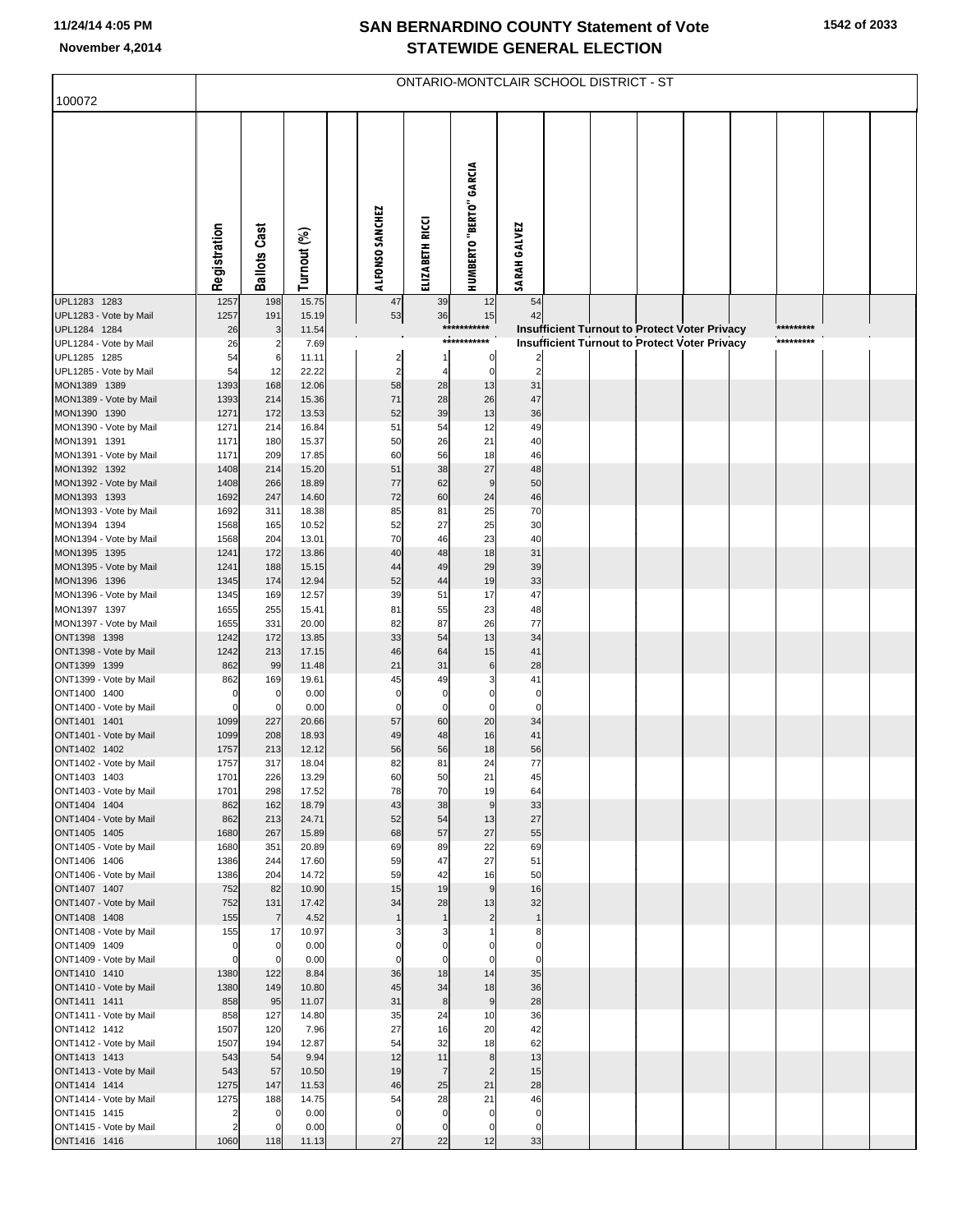## **SAN BERNARDINO COUNTY Statement of Vote November 4,2014 STATEWIDE GENERAL ELECTION**

| 100072                                 | ONTARIO-MONTCLAIR SCHOOL DISTRICT - ST |                     |                |  |                      |                                  |                                |                                           |  |  |  |                                                                                                       |           |  |
|----------------------------------------|----------------------------------------|---------------------|----------------|--|----------------------|----------------------------------|--------------------------------|-------------------------------------------|--|--|--|-------------------------------------------------------------------------------------------------------|-----------|--|
|                                        |                                        |                     |                |  |                      |                                  |                                |                                           |  |  |  |                                                                                                       |           |  |
|                                        | Registration                           | <b>Ballots Cast</b> | Turnout (%)    |  | ALFONSO SANCHEZ      | ELIZABETH RICCI                  | <b>HUMBERTO "BERTO" GARCIA</b> | <b>SARAH GALVEZ</b>                       |  |  |  |                                                                                                       |           |  |
| ONT1416 - Vote by Mail                 | 1060                                   | 149                 | 14.06          |  | 32                   | 31                               | 15<br>***********              | 39                                        |  |  |  |                                                                                                       | ********* |  |
| ONT1417 1417<br>ONT1417 - Vote by Mail | 11<br>11                               | $\overline{2}$      | 9.09<br>18.18  |  |                      |                                  | ***********                    |                                           |  |  |  | Insufficient Turnout to Protect Voter Privacy<br><b>Insufficient Turnout to Protect Voter Privacy</b> | ********* |  |
| ONT1418 1418                           | 1221                                   | 108                 | 8.85           |  | 28                   | 25                               | 9                              | 26                                        |  |  |  |                                                                                                       |           |  |
| ONT1418 - Vote by Mail                 | 1221                                   | 211                 | 17.28          |  | 56                   | 38                               | 21                             | 55                                        |  |  |  |                                                                                                       |           |  |
| ONT1421 1421                           | 1217                                   | 153                 | 12.57          |  | 45                   | 27                               | 17                             | 31                                        |  |  |  |                                                                                                       |           |  |
| ONT1421 - Vote by Mail<br>ONT1422 1422 | 1217<br>1367                           | 157                 | 12.90          |  | 50<br>48             | 26<br>49                         | 13<br>21                       | 42<br>46                                  |  |  |  |                                                                                                       |           |  |
| ONT1422 - Vote by Mail                 | 1367                                   | 205<br>314          | 15.00<br>22.97 |  | 77                   | 71                               | 22                             | 82                                        |  |  |  |                                                                                                       |           |  |
| ONT1423 1423                           | S                                      | 0                   | 0.00           |  | $\overline{0}$       | $\circ$                          | $\overline{0}$                 | 0                                         |  |  |  |                                                                                                       |           |  |
| ONT1423 - Vote by Mail                 | 9                                      |                     | 44.44          |  |                      |                                  | ***********                    |                                           |  |  |  | Insufficient Turnout to Protect Voter Privacy                                                         | ********* |  |
| ONT1424 1424                           | 767                                    | 92                  | 11.99          |  | 21                   | 20                               | 11                             | 10                                        |  |  |  |                                                                                                       |           |  |
| ONT1424 - Vote by Mail<br>ONT1426 1426 | 767<br>981                             | 240<br>98           | 31.29<br>9.99  |  | 45<br>20             | 62<br>21                         | 11<br>11                       | 45<br>25                                  |  |  |  |                                                                                                       |           |  |
| ONT1426 - Vote by Mail                 | 981                                    | 207                 | 21.10          |  | 47                   | 49                               | 22                             | 51                                        |  |  |  |                                                                                                       |           |  |
| ONT1427 1427                           | 677                                    | 60                  | 8.86           |  | 16                   | 13                               | 5                              | 13                                        |  |  |  |                                                                                                       |           |  |
| ONT1427 - Vote by Mail                 | 677                                    | 89                  | 13.15          |  | 17                   | 20                               | 10                             | 25                                        |  |  |  |                                                                                                       |           |  |
| ONT1428 1428                           | 1353                                   | 162                 | 11.97          |  | 45                   | 22                               | 30                             | 47                                        |  |  |  |                                                                                                       |           |  |
| ONT1428 - Vote by Mail<br>ONT1429 1429 | 1353<br>1418                           | 168<br>152          | 12.42<br>10.72 |  | 47<br>32             | 30<br>33                         | 27<br>18                       | 38<br>32                                  |  |  |  |                                                                                                       |           |  |
| ONT1429 - Vote by Mail                 | 1418                                   | 207                 | 14.60          |  | 51                   | 36                               | 18                             | 55                                        |  |  |  |                                                                                                       |           |  |
| ONT1430 1430                           | 1501                                   | 195                 | 12.99          |  | 51                   | 48                               | 22                             | 42                                        |  |  |  |                                                                                                       |           |  |
| ONT1430 - Vote by Mail                 | 1501                                   | 270                 | 17.99          |  | 64                   | 59                               | 35                             | 54                                        |  |  |  |                                                                                                       |           |  |
| ONT1431 1431                           | 1353                                   | 196                 | 14.49          |  | 53                   | 28                               | 21                             | 44                                        |  |  |  |                                                                                                       |           |  |
| ONT1431 - Vote by Mail<br>ONT1432 1432 | 1353<br>1552                           | 197<br>122          | 14.56<br>7.86  |  | 73<br>36             | 30<br>13                         | 6<br>24                        | 55<br>33                                  |  |  |  |                                                                                                       |           |  |
| ONT1432 - Vote by Mail                 | 1552                                   | 168                 | 10.82          |  | 61                   | 12                               | 23                             | 57                                        |  |  |  |                                                                                                       |           |  |
| ONT1433 1433                           | 1472                                   | 149                 | 10.12          |  | 45                   | 11                               | 22                             | 35                                        |  |  |  |                                                                                                       |           |  |
| ONT1433 - Vote by Mail                 | 1472                                   | 231                 | 15.69          |  | 66                   | 46                               | 23                             | 53                                        |  |  |  |                                                                                                       |           |  |
| ONT1434 1434                           | 1697                                   | 203                 | 11.96          |  | 44                   | 42                               | 15                             | 43                                        |  |  |  |                                                                                                       |           |  |
| ONT1434 - Vote by Mail<br>ONT1435 1435 | 1697<br>1185                           | 344<br>162          | 20.27<br>13.67 |  | 85<br>40             | 64<br>39                         | 24<br>12                       | 80<br>40                                  |  |  |  |                                                                                                       |           |  |
| ONT1435 - Vote by Mail                 | 1185                                   | 191                 | 16.12          |  | 68                   | 33                               | 10                             | 36                                        |  |  |  |                                                                                                       |           |  |
| ONT1436 1436                           | 1000                                   | 89                  | 8.90           |  | 22                   | 26                               | 8                              | 14                                        |  |  |  |                                                                                                       |           |  |
| ONT1436 - Vote by Mail                 | 1000                                   | 130                 | 13.00          |  | 42                   | 27                               |                                | 27                                        |  |  |  |                                                                                                       |           |  |
| ONT1437 1437                           | 97                                     | 11                  | 11.34          |  |                      | $\overline{2}$<br>$\overline{4}$ | $\mathbf 0$                    | $\overline{\mathbf{c}}$<br>$\overline{7}$ |  |  |  |                                                                                                       |           |  |
| ONT1437 - Vote by Mail<br>ONT1570 1570 | 97<br>631                              | 16<br>55            | 16.49<br>8.72  |  | 17                   | 9                                | $\overline{0}$<br>8            | 10                                        |  |  |  |                                                                                                       |           |  |
| ONT1570 - Vote by Mail                 | 631                                    | 62                  | 9.83           |  | 16                   | 11                               | 6                              | 18                                        |  |  |  |                                                                                                       |           |  |
| ONT1571 1571                           | 1176                                   | 194                 | 16.50          |  | 40                   | 59                               | 16                             | 39                                        |  |  |  |                                                                                                       |           |  |
| ONT1571 - Vote by Mail                 | 1176                                   | 248                 | 21.09          |  | 56                   | 61                               | 21                             | 49                                        |  |  |  |                                                                                                       |           |  |
| ONT1572 1572<br>ONT1572 - Vote by Mail | 663<br>663                             | 70<br>89            | 10.56<br>13.42 |  | 20<br>31             | 10<br>10                         | 10<br>13                       | 15<br>22                                  |  |  |  |                                                                                                       |           |  |
| ONT1576 1576                           | 178                                    | 13                  | 7.30           |  | $\overline{2}$       | 2                                | $\mathbf 0$                    | 3                                         |  |  |  |                                                                                                       |           |  |
| ONT1576 - Vote by Mail                 | 178                                    | 25                  | 14.04          |  | 6                    | 5 <sub>5</sub>                   | $\overline{2}$                 | $\mathsf 3$                               |  |  |  |                                                                                                       |           |  |
| ONT1577 1577                           | 268                                    | 24                  | 8.96           |  |                      | $\overline{2}$                   | 6                              | 8                                         |  |  |  |                                                                                                       |           |  |
| ONT1577 - Vote by Mail                 | 268                                    | 38                  | 14.18          |  | 7                    | $\overline{2}$                   | $\overline{2}$                 | 12                                        |  |  |  |                                                                                                       |           |  |
| UNI1457 1457<br>UNI1457 - Vote by Mail | 1063<br>1063                           | 114<br>116          | 10.72<br>10.91 |  | 22<br>26             | 20<br>25                         | 24<br>13                       | 28<br>34                                  |  |  |  |                                                                                                       |           |  |
| UNI1458 1458                           | 427                                    | 57                  | 13.35          |  | 17                   | 8                                | $\overline{7}$                 | 13                                        |  |  |  |                                                                                                       |           |  |
| UNI1458 - Vote by Mail                 | 427                                    | 64                  | 14.99          |  | 21                   | 10                               | 5 <sub>1</sub>                 | 17                                        |  |  |  |                                                                                                       |           |  |
| UNI1459 1459                           | 478                                    | 54                  | 11.30          |  | 18                   | 13                               | 8                              | $\overline{2}$                            |  |  |  |                                                                                                       |           |  |
| UNI1459 - Vote by Mail                 | 478                                    | 70                  | 14.64          |  | 16                   | 16                               | 5                              | 20                                        |  |  |  |                                                                                                       |           |  |
| UPL1460 1460<br>UPL1460 - Vote by Mail | $\Omega$<br>$\sqrt{ }$                 | 0<br>$\mathbf{0}$   | 0.00<br>0.00   |  | $\Omega$<br>$\Omega$ | $\mathbf 0$<br>$\mathbf 0$       | $\Omega$                       | $\mathbf 0$<br>$\Omega$                   |  |  |  |                                                                                                       |           |  |
|                                        |                                        |                     |                |  |                      |                                  |                                |                                           |  |  |  |                                                                                                       |           |  |
| <b>Precinct Totals</b>                 | 55964                                  | 7048                | 12.59          |  | 1839                 | 1461                             | 756                            | 1533                                      |  |  |  |                                                                                                       |           |  |
|                                        |                                        |                     |                |  |                      |                                  |                                |                                           |  |  |  |                                                                                                       |           |  |
| Vote by Mail Totals                    | 55964                                  | 9154                | 16.36          |  | 2422                 | 1985                             | 763                            | 2132                                      |  |  |  |                                                                                                       |           |  |
| <b>Grand Totals</b>                    | 55964                                  | 16202               | 28.95          |  | 4261                 | 3446                             | 1519                           | 3665                                      |  |  |  |                                                                                                       |           |  |